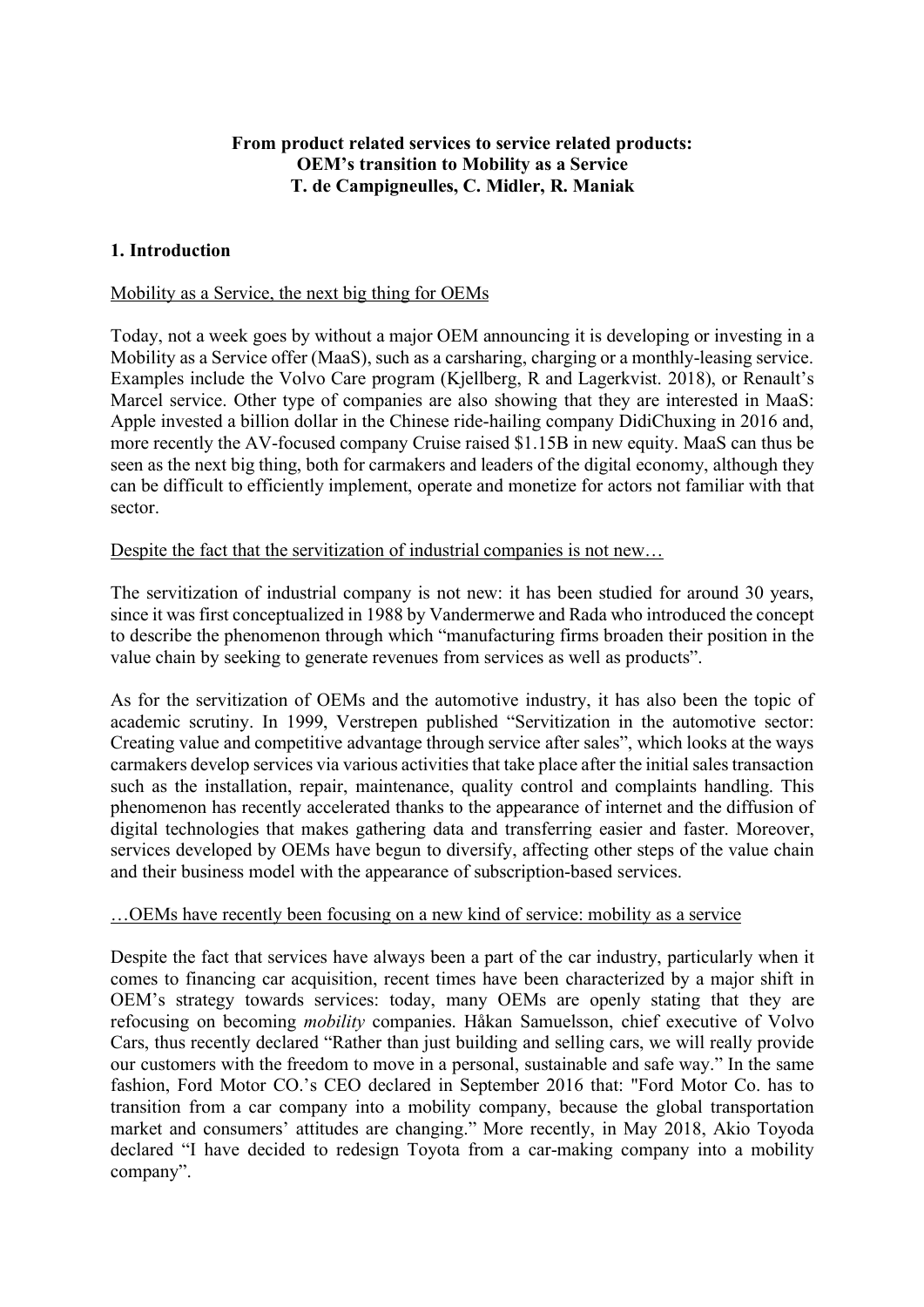Whereas most literature about the servitization of OEMs focuses adopt the strategic and marketing lenses, little research has been reported on the process of servitization at the product development project level, and the link between product innovation management and the firm's servitization strategy. This paper aims to address this gap, and is structured as follows.

First, before analyzing the ongoing move of automobile industry to mobility services, we ask in what sense such innovative offers can be analyzed as radical innovations, compared to the more traditional automobile centric services? To do so, we will characterize how the relation between product design and service design has been articulated, in order to create a valuable product and service offer on the market. Such an analysis will demonstrate how the on-going variety of mobility services that are now deploying introduces different levels of disruption in the innovation processes of automotive firms.

Second, we ask how such breakthrough service innovation strategies can be explored by the OEM, while they are running their product oriented businesses? This is typically an ambidexterity issue. We will then review such literature to build our analytical framework for studying our empirical material.

Then, with the lenses of these two theoretical frameworks, we analyze how the studied firm organizes its innovation processes on the domain. We show that this process combines various projects and experiments, managed in what we call an ambidextrous program (PMJ…). We point out the issues raised by such specific innovation strategy in a product oriented firm. We conclude with suggestions for future research.

# **2. Literature review and theoretical framework**

# *Servitization in strategy and marketing literature*

The concept of servitization was first formulated by S. Vandermerwe, and J. Rada (1988), according to whom "Modern corporations are increasingly offering fuller market packages or 'bundles' of customer-focused combinations of goods, services, support, self-service and knowledge. But services are beginning to dominate. This movement is termed the servitization of business". It is close to that of servuction, coined by Pierre Eiglier and Eric Langeard in 1987. These two researchers conceptualized the act of producing a new service and, just as the action of producing a product is called production, producing a service can be called servuction. Another definition of servitization is given by Ren & Gregory (2007), for whom "servitization is a process of change of strategy where manufacturing companies opt for an orientation in services and/or develop more and better services with the goal of satisfying customer needs, obtaining competitive advantages and improving company's performance".

The process of servitization allows a company to "reposition itself by moving upstream or downstream in the value stream, integrating upstream or downstream positions in the value chain into its own organization, or introducing a new, or moving into an existing, adjacent value stream" according to Chen and Johansen. This has real implications for businesses, who are shifting from products to solutions and where solutions are supplementing product rather than replacing them.

The servitization process itself consists of different elements that can been divided amongst five main categories (Harmsen, Willem & Rabetino, Rodrigo & Kohtamäki, Marko, 2016): (1)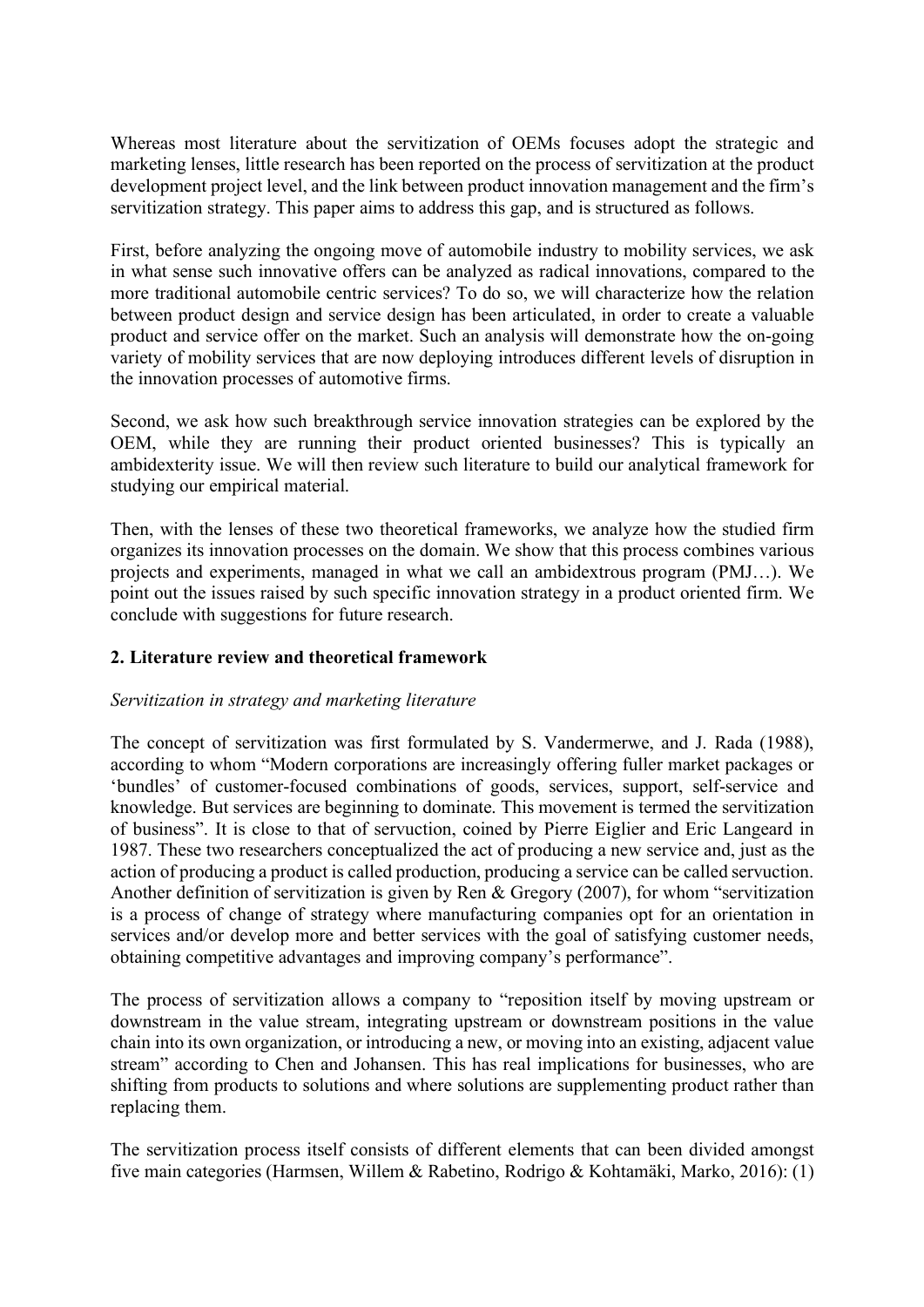structural organizational elements, (2) offering-related elements, (3) intangible organizational elements, (4) managers' characteristics, and (5) employee characteristics.

According to N. Kryvinska, S. Kaczor, C. Strauss, M. Greguš (2014), there are five underlying general trends responsible for the shift towards services and related approaches to explain this development. They identify five trends: (1) a shift from products to a world including solutions, which means that solutions are rather supplementing products than replacing them. (2) Classic outputs are developed into outcomes which lead to outcome-based contracts that guarantee, for example, the availability of a product. There are also (3) shifts from simple transactions to relationships, (4) suppliers to network partners, and (5) isolated elements alter to complex ecosystems.

# *Product related service in innovation and product development literature*

Due to the growing importance of servitization in competitive strategy, product related services become naturally an important domain of innovation. But the literature on innovation management has not dug deep into this domain. In 2008, Heiko Gebauer notes that "A typical problem associated with product-related service innovation refers to the fact that new service innovation tends to be a haphazard process: it simply "happens." Rather than developing more formal structures to elicit ideas for new product-related services, it is mostly ad hoc…The major challenge to success in innovating product-related services is its conspicuous absence in the service management literature."

How can such product-related service innovation design be analyzed through the main concepts of innovation theory, such as incremental or radical innovation, architectural or modular? We will explore this question in the next section focusing on the automotive sector.

### 3. Servitization in the context of OEMs: from product related services to MaaS related product

Carmakers have, for a long time, developed services that support their model of selling automotive product: financing, leasing, on-board telematics services, car rental and ride hailing. The strategic and marketing literature develops the reasons for such a development of services, as a value adding process to the product offer by facilitating the acquisition of a vehicle or by developing the customer mobility experience. But when considering the innovation development issue, such service developments are far from similar. We can organize them in three different types, which correspond to three different periods: service added to product; innovating service related product innovation; dedicated product to service innovation.

# *Developing innovative services around products*

In 1999, Verstrepen published his paper "Servitization in the automotive sector: Creating value and competitive advantage through service after sales" which looks at the ways carmakers develop services via various activities that take place after the initial sales transaction such as the installation, repair, maintenance, quality control and complaints handling. His main argument is that services are increasingly providing new value to OEMs, and that this trend is set to last.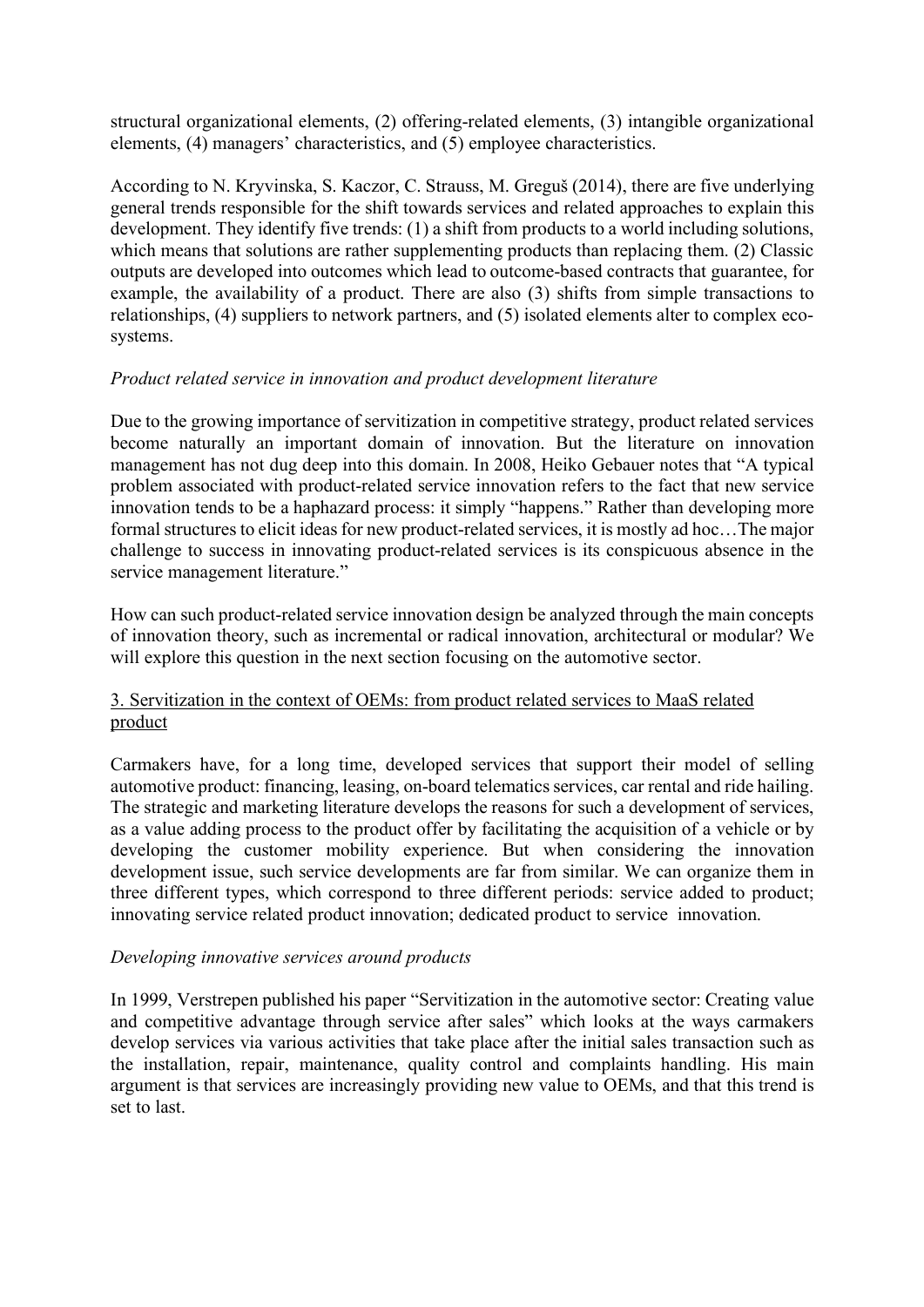This kind of innovation does not interfere mainly with the product development process. It is developed through after sales complementary design. At most, product maintenance and repair constraints are gradually being integrated as new constraints into the initial design of vehicles.

# *Developing product related service innovation through innovation featuring process*

But aiming to create more valuable services sometimes imposes introducing specific components within the initial vehicle development. In his longitudinal analysis of the connecting car concept, Midler (2002) show how the car radio, initially installed through a heavy aftersales operation, was gradually incorporated, in the 1980's and 1990's, as an integral component of the vehicle design process. Such a move from aftersales ad-on process to simultaneously designed component of the car improved mainly the value of car radio for customers (better sound, ergonomy and integration of style in the dash board while the installation cost was reduced) and favored the growth of car radio equipment and sales (figure 1).



The growth of car radio equipment in the 1980's and 1990's Source Midler, Lenfle (2008)

The process of coordination of the car radio design and the vehicle design evaluated in the period from buying on the shelf solution from suppliers to a co-development process (Midler Lenfle 2008). The boost of communication and digitalization in the late 1990's and early 2000's was a major leverage to develop services supported by imbedded communication hardware and software. Midler & Lenfle (2003) characterize 4 types of such services: emergency breakdown service, navigation aids, communication services and infotainment, asserting that Information & Communication Technologies and the internet had enabled the proliferation of this kind of services.

This evolution was part of a more general movement to platformization of the automotive product (Cusumano & Nobeoka, 1999) and to building an innovative featuring capability (Maniak et al. 2014) among automakers: innovative services are supported by embarked modules that are first matured in the advanced engineering phase of the design process then "plugged" on the platform during the vehicle development phase. Analyzing a pioneer embarked telematics innovation, Midler and Lenfle (2003) focus on the impact of this innovative service on the car development process. They show how much intrusive is the specific service design constraints on the traditional new product development processes. They identify the evolutions that had to be implemented to coordinate the service development logic with the product development one.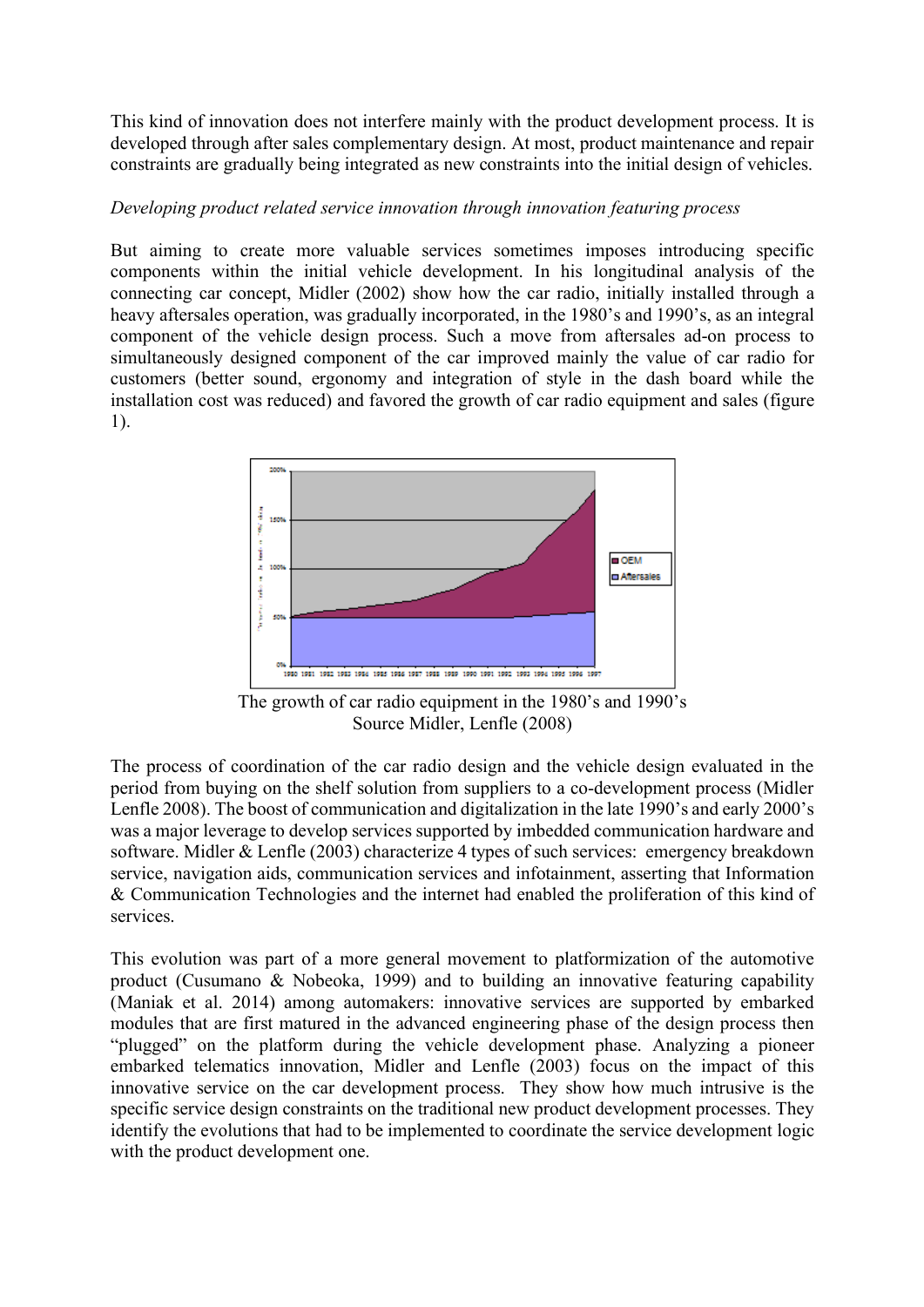#### *Mobility as a service: escaping from a century old dominant design*

Since then, the improvements and the spread of digital technologies have developed as key issues in most OEMs agenda and their strategy. This rise of autonomous vehicles, which can be shared and used by third-parties to operate their own fleet, has led to the creation productservice systems (PSS). In "Product-Service System for Autonomous Vehicles: a preliminary typology studies", Antonialli, Fabio & Habib Cavazza, et al. identify three main category of product-service systems: product-oriented, use-oriented and result-oriented. Moreover, they emphasize the business model aspect of these systems, explaining that they can be focused on leasing, renting or sharing and, finally, pooling. PSS are important to look at since they help define which of the product or the service provides satisfies customer needs.

But to what extent do such mobility services constitute a radical innovation, an escape from the automobile dominant design, defined as (i) a multipurpose family vehicle, (ii) a B to C business model, (iii) a mass manufacturing process and (iv) an industry structure with the OEM as focal firm and a hierarchized supply chain? In fact, mobility innovations as modern ride hailing as proposed by Uber or Lyft can be considered as an extension more than a disruption of the dominant design. The car is traditional (black) car, sold by OEM to ride hailer as customerdriver, and the ride hailing system and app is an aftersales equipment of the car.

To explore the various possibilities of Mobility as a Service, we propose the following mapping, resulting from implementing Concept Knowledge theory (Hatchuel & Weil, 2009) to the domain of Mobility as a Service. Such a theoretical framework leads to breakdown and illdefined and uncertain but appealing concept (such as "Door to door ecological user oriented mobility service") along different variables (such as users : "who is transported ?" driver : "who is driving", vehicle owner) in order to clarify the definition of the offer.



Figure 2: the mapping of the Mobility As A Service configurations *(Source Alochet Midler, 2019)*

Only the red branches of this mapping appear as radical innovation moves as defined by Abernathy and Clark (1985): a new product (robotaxi, roboshuttle and versatile mobility vehicle), a new business model (from B 2C to B2B2C). All the other configurations can be implemented through the existing innovation featuring process of car manufacturers.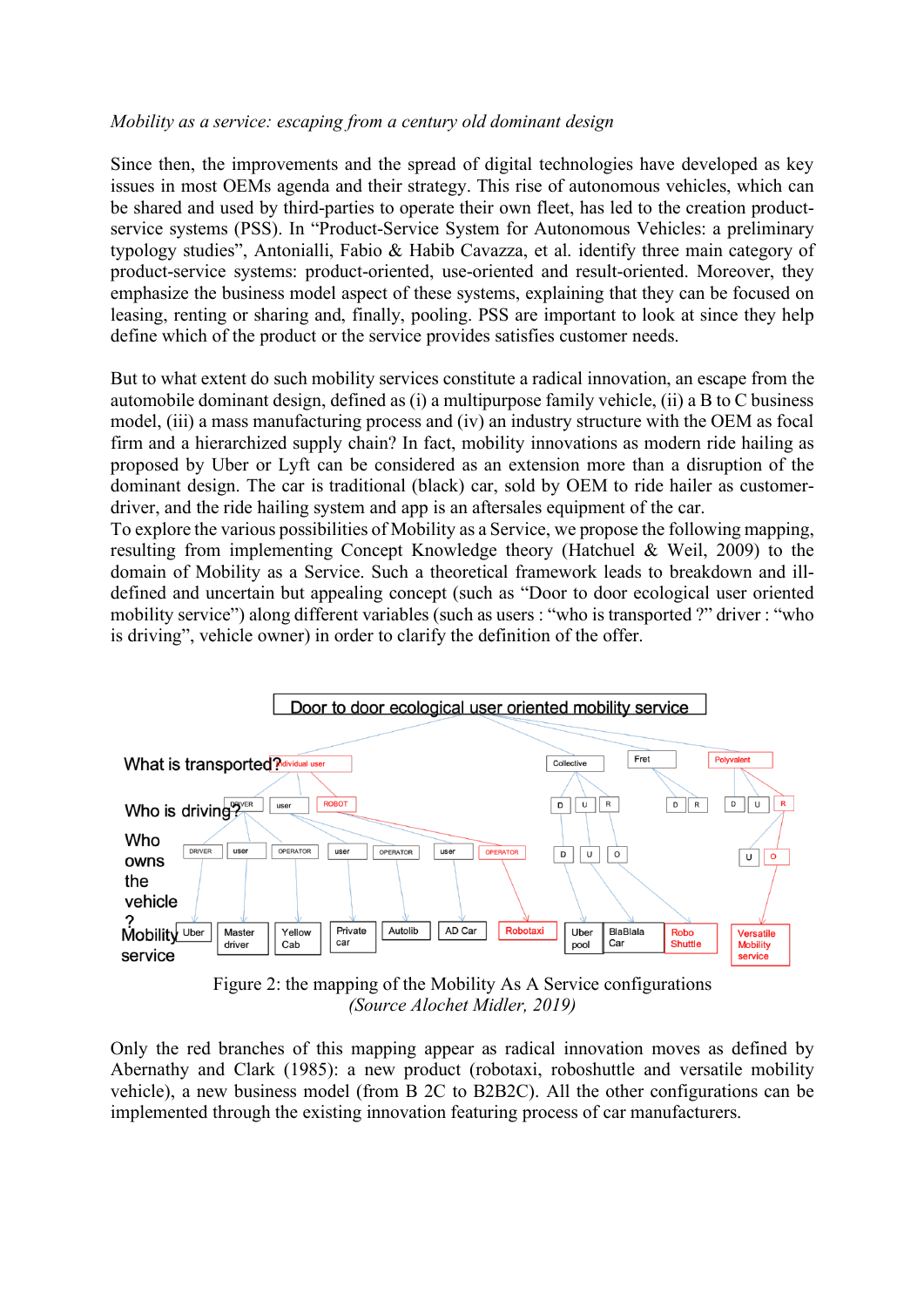# *The exploration space of MaaS*

Focusing on this red branch and basing on servuction literature and Lenfle & Midler's (2009) mobility service design framework we can frame the design space of MaaS in four integrated design domain : (i) Designing vehicle to MaaS, (ii) Designing a AV enabling infrastructure, (iii) Designing backend fleet operating system , (iv) Designing frontend mobility system (see table 1).

| Key        | Designing       | Designing a AV | Designing         | Designing       |
|------------|-----------------|----------------|-------------------|-----------------|
| components | Vehicle to MaaS | enabling       | Backend fleet     | Frontend        |
|            |                 | infrastructure | operating system  | mobility system |
| Examples   | From            | AV dedicated   | Maintenance hub   | Customer        |
|            | automatized     | infra          | Fleet             | application     |
|            | generic vehicle | V to V         | Management        | <b>CRM</b>      |
|            | to dedicated    | V to Infra     | Fleet supervision |                 |
|            | robotaxi        |                |                   |                 |

Table 1: the four domains of MaaS design space.

# Research question

OEMs can no longer solely focus on developing "better" vehicles: they have to take into account other specificities which can make AVs more efficient in terms of transportation for users and cities. These include developing infrastructures that help AVs navigate cities and optimize their itinerary, as well as making sure both the front and backend of the mobility system allow for a smooth customer experience.

Thus, in this paper, we will study how an OEM organizes the exploration and solution development within the aforementioned design space.

# **3. Method**

# Choice of methodology

Due to the fact that the research question is quite new and we had no previously established hypothesis to test but rather some open questions to answer, we chose to focus on a detailed single case to explore this new research question (Eisenhardt, 1998 and Yin 2009). The single case study was also chosen since looking at several projects and how they are part of an OEM's larger servitization effort requires being familiar with the company and the technology being developed.

#### Choice of case

The automotive industry is a good opportunity to study ambidexterity and servitization since OEMs are currently deeply involved in the shift to autonomous and electrical vehicles, as well as services since Mobility as a Service (MaaS) is becoming more and more present in the sector.

# Data collection

Empirical data for this article was collected from January 2018 to April 2019 using a 3 steps approach. Firstly, an overview of the company, its ambitions and its main projects was obtained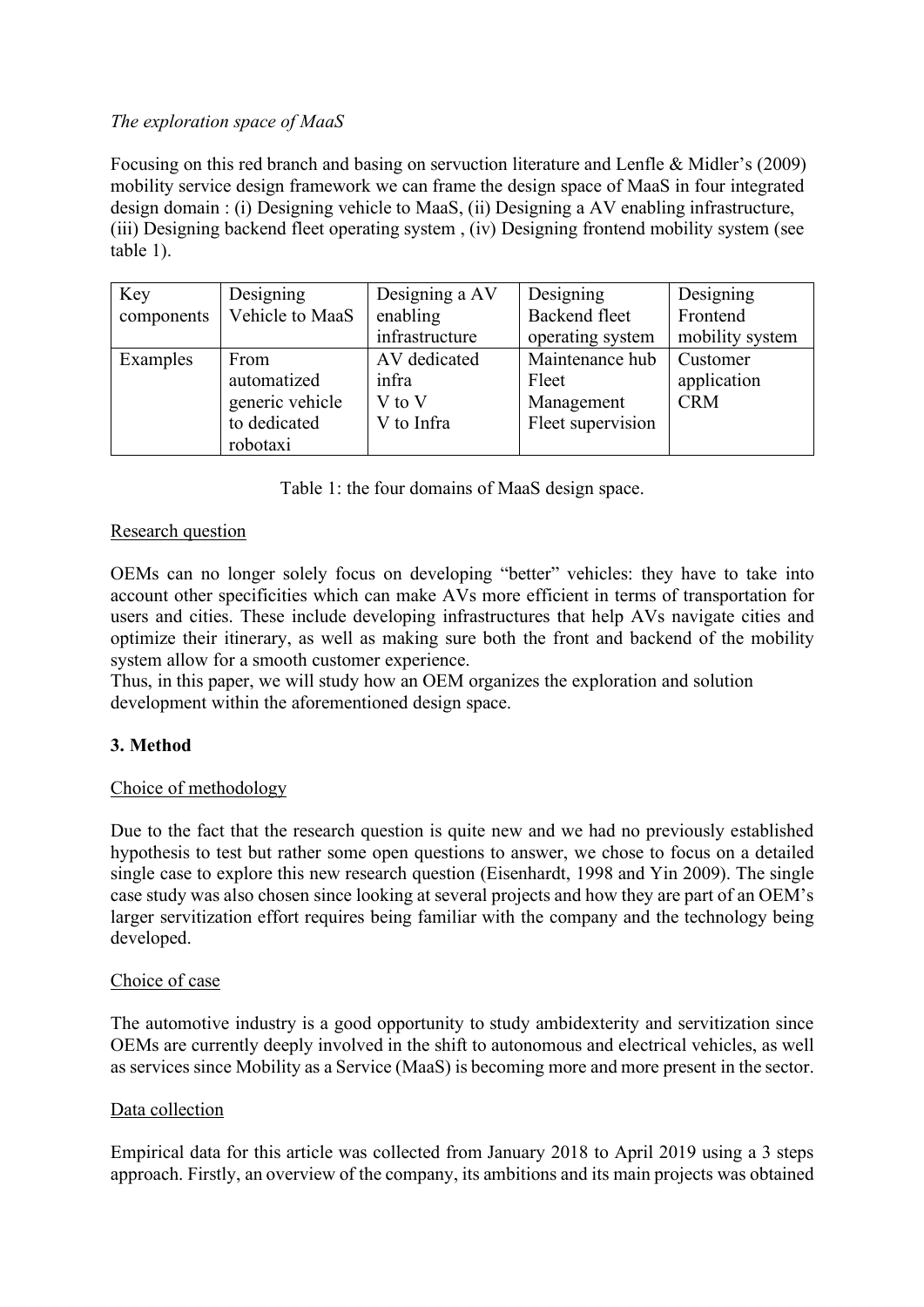by reading secondary sources such as internal documentation, annual reports, press releases and corporate films. Secondly, a round of semi-structured interviews was led to gain knowledge and elements from sources directly involved on the projects. Thirdly, involvement in two projects, one via direct participation and the other via observation, allowed to study how projects were managed and gain a new insight on the OEMs way of operating. This allowed the researcher to implement triangulation, in which elements coming from interviews were directly checked "on the ground" and with the project team to clarify details or check the validity of the assertions. Our first goal was to map out all the projects linked to the development of autonomous vehicles. We then selected those which were relevant in terms of service development since some projects are essentially product-centric and have no service component. This selection was made on advice of the company's management, people involved in the project and also our own observations.

# **4. Results**

On a first batch of 21 projects associated to the rise of autonomous mobility, ten projects were found to be relevant in the context of servitization analysis. Among these ten projects, some are essentially internal projects, others are led with partners, either private companies or public entities. Some projects are founded on the development of hardware, others on software while some focus on the development of new knowledge and expertise. Finally, some are operated in real-life via Field Operational Tests (FOTs) while some are tested via simulation.

# Analytical framework

The development of services requires OEMs to master several components: these are the vehicle design, both in its engineering and shape/form sense, the design of the infrastructure (ie, all equipment installed on roadways to enable the circulation of AVs, such as connected traffic lights or an operating center), the backend of the fleet operation system (the robotaxi Hub to recharge and maintain the robotaxis, the IT system and database allowing the monitoring and maintenance of the fleet) and, finally, the front end of the customer management system, which can be an application or a website. Projects focus on different degrees of development, ranging from concept formulation to field experiments while intermediary stages are namely the development of a demonstrator and a prototype. The below table synthesizes the analytical framework.

|                     | Vehicle design | Infrastructure design | Backend<br>fleet<br>operation system | Frontend<br>customer<br>management system |
|---------------------|----------------|-----------------------|--------------------------------------|-------------------------------------------|
| Concept formulation |                |                       |                                      |                                           |
| Demonstrator        |                |                       |                                      |                                           |
| Prototype           |                |                       |                                      |                                           |
| Field experiments   |                |                       |                                      |                                           |

Table 2: Analytical framework of the MaaS exploration/development projects

# 1. Project 1

This project was launched in 2013. It is an autonomous platform mobility system designed by a core team of 5 employees with robotics and IT background that encompasses both a physical platform (an autonomous vehicle, developed from a project finished 2 years earlier) with an associated mobility system – basically a valet parking. The vehicle opens up with a badge, it can be booked online and can be driven manually when the autopilot is turned off. The finalized project was presented at the 2015 Bordeaux ITS Congress. Designed as a robot more than a car, the architecture of this vehicle was used in another project whose main purpose was to create a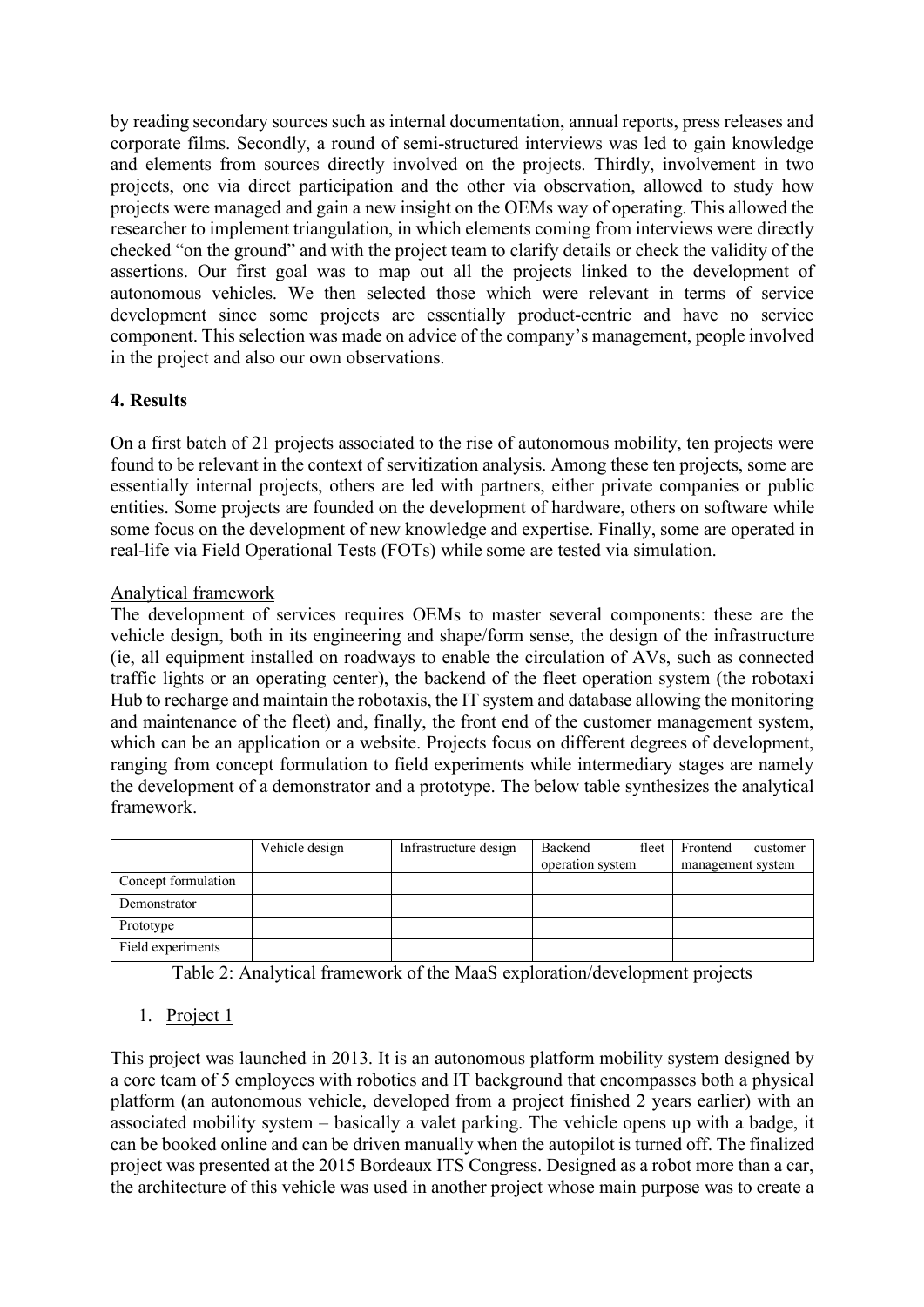vehicle that can drive itself on certain parts of the road. Once this mobility system was implemented and experimented, 2 vehicles were sent to a University in the north of France to increase their autonomous performance.

| Project 1           | Vehicle design        | Infrastructure design | Backend<br>fleet<br>operation system | Frontend<br>customer<br>management system |
|---------------------|-----------------------|-----------------------|--------------------------------------|-------------------------------------------|
| Concept formulation |                       |                       |                                      |                                           |
| Demonstrator        | Automatized serie car |                       |                                      | Reservation app                           |
| Prototype           |                       |                       |                                      |                                           |
| Field experiments   |                       |                       |                                      |                                           |

# 2. Project 2

Project 2 was launched in 2016, encompassing about 300 employees. At the end of 2018, it was separated into two entities: one focusing on the software and coding of autonomous technology and the other developing the business model of a robotaxi service. A particularity of this project is that it is located in another office than the technical teams comprising engineers. It is essentially focused on the business model of a robotaxi service.

| Project 2           | Vehicle design | Infrastructure design | Backend<br>fleet       | Frontend<br>customer |
|---------------------|----------------|-----------------------|------------------------|----------------------|
|                     |                |                       | operation system       | management system    |
| Concept formulation |                |                       | Fleet<br>sizing<br>and |                      |
|                     |                |                       | management simulations |                      |
| Demonstrator        |                |                       |                        |                      |
| Prototype           |                |                       |                        |                      |
| Field experiments   |                |                       |                        |                      |

# 3. Project 3

Project 3 is essentially a concept and knowledge-based project, where Renault employees from various background come together once a week to work on an urban delivery mobility concept. The project is led in an open-innovation lab, where participants are free to help the project according to their expertise. A key issue under scrutiny in this project is the design of operations and assessment of the business model, since the object being designed is radically new in terms of concept: it is connected, autonomous and modular.

| Project 3           | Vehicle design                                                                  | Infrastructure design           | Backend<br>operation system | fleet    | Frontend<br>management system | customer |
|---------------------|---------------------------------------------------------------------------------|---------------------------------|-----------------------------|----------|-------------------------------|----------|
| Concept formulation | Design and architecture<br>study for urban shuttle<br>concept (no technical)    | Design<br>thinking<br>scenarios | Design<br>scenarios         | thinking | Design<br>scenarios           | thinking |
| Demonstrator        | Design<br>and architecture<br>study for urban shuttle<br>concept (no technical) |                                 |                             |          |                               |          |
| Prototype           |                                                                                 |                                 |                             |          |                               |          |
| Field experiments   |                                                                                 |                                 |                             |          |                               |          |

# 4. Project 4

Project 4 is a cross-OEM project launched in 2017 that aims at developing autonomous components such as an urban chauffeur over a 4 years period. Project 4 unites 34 entities, ranging from OEMs to Tier-1 suppliers to public authorities and aims at testing autonomous functions across 11 European countries. A special focus is made on border crossings since it is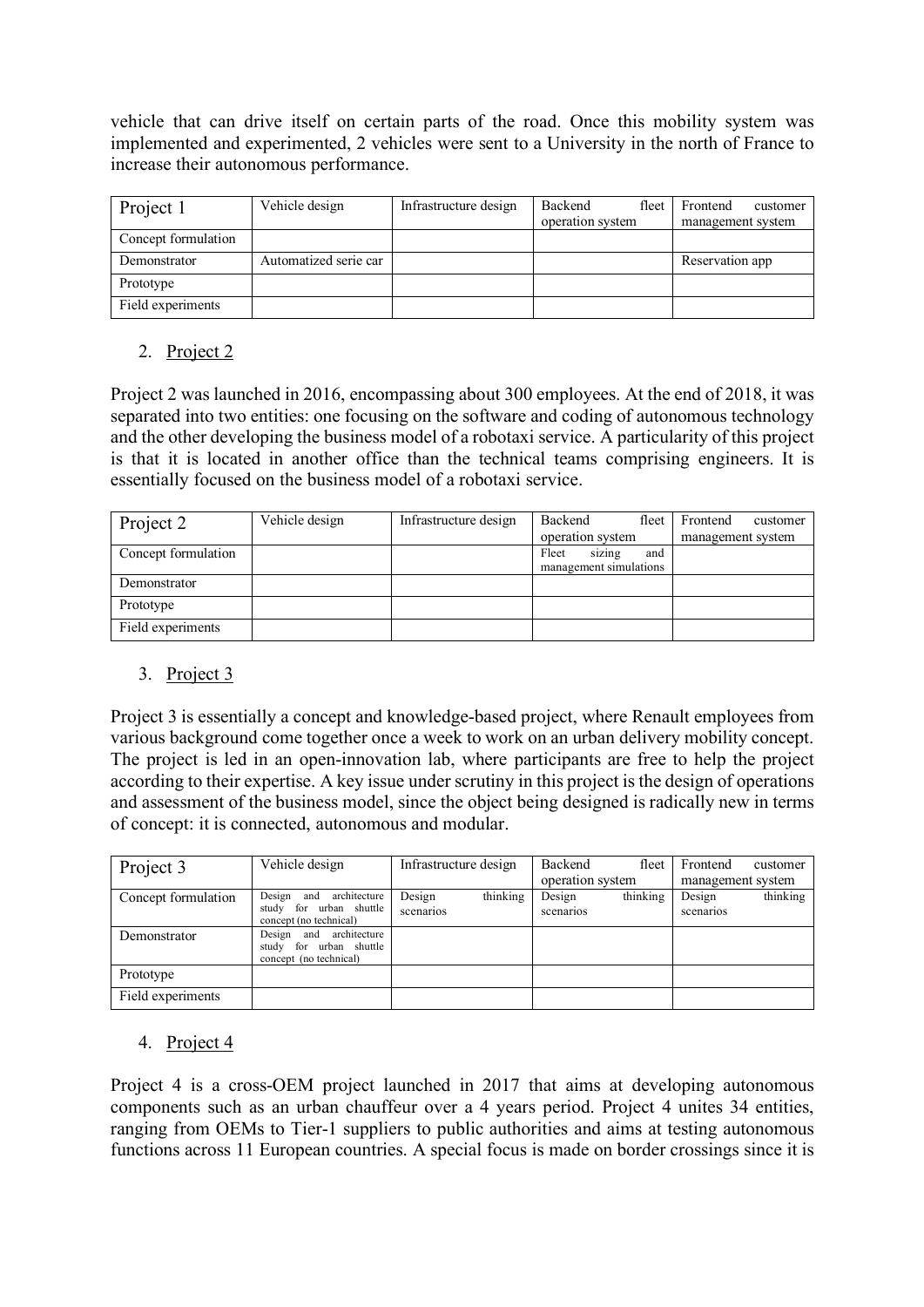a European project, and the OEM learns to collaborate with external actors such as public authorities to develop this new service.

| Project 4           | Vehicle design                                 | Infrastructure design                          | Backend<br>fleet<br>operation system | Frontend<br>customer<br>management system |
|---------------------|------------------------------------------------|------------------------------------------------|--------------------------------------|-------------------------------------------|
| Concept formulation | Protocole<br>Scope<br>communication between Vh |                                                |                                      |                                           |
| Demonstrator        | Protocole<br>Scope<br>communication between Vh | Scope<br>Protocole<br>communication between Vh |                                      |                                           |
| Prototype           |                                                |                                                |                                      |                                           |
| Field experiments   |                                                |                                                |                                      |                                           |

# 5. Project 5

Project 5 is a FOT operated between an OEM, a territorial partner, a mobility provider and an insurer that aims to implement an on-demand shared ride-hailing service via two different vehicle types, a shuttle and a smaller vehicle. It was launched in 2017 and the first line opened in 2018. In the case of this FOT, local authorities equipped infrastructures with sensors to help vehicles navigate roundabouts and crossroads. A control center was also built to allow operators to remotely operate vehicles, and the behaviors of the first customers are closely watched so as to improve the design of the service and the interior of the vehicles.

| Project 5           | Vehicle design                 | Infrastructure design          | Backend<br>fleet<br>operation system | Frontend<br>customer<br>management system |
|---------------------|--------------------------------|--------------------------------|--------------------------------------|-------------------------------------------|
| Concept formulation |                                |                                |                                      |                                           |
| Demonstrator        |                                |                                |                                      |                                           |
| Prototype           |                                |                                |                                      |                                           |
| Field experiments   | Automatized vh and<br>shuttles | Automatized vh and<br>shuttles | Automatized vh and<br>shuttles       | Automatized vh and<br>shuttles            |

# 6. Project 6

This project is a FOT, planned over 3 years, that should enable the OEM to experiment the operation of a mobility service in a peri-urban environment. The fleet in this test is autonomous, although it drives on dedicated roads. The technology essentially comes from another project, what is being developed here is the commercial exploitation of this technology for the operation of a service. Thus, habits of users, their behavior are being closely monitored, and specific attention is given to the particular local conditions in which the experimentation takes place. The exploitation of this service by test customers in a test phase was recently delayed.

| Project 6           | Vehicle design                 | Infrastructure design          | Backend<br>fleet<br>operation system | Frontend<br>customer<br>management system |
|---------------------|--------------------------------|--------------------------------|--------------------------------------|-------------------------------------------|
| Concept formulation |                                |                                |                                      |                                           |
| Demonstrator        |                                |                                |                                      |                                           |
| Prototype           |                                |                                |                                      |                                           |
| Field experiments   | Automatized vh and<br>shuttles | Automatized vh and<br>shuttles |                                      | Automatized vh and<br>shuttles            |

# 7. Project 7

This project was launched in 2017 and should last until 2020. It is made up of a valet parking service in a shopping area associated to a bus service along dedicated lanes. The municipality has closed off roads to enable the test and equipped the infrastructures with specific equipment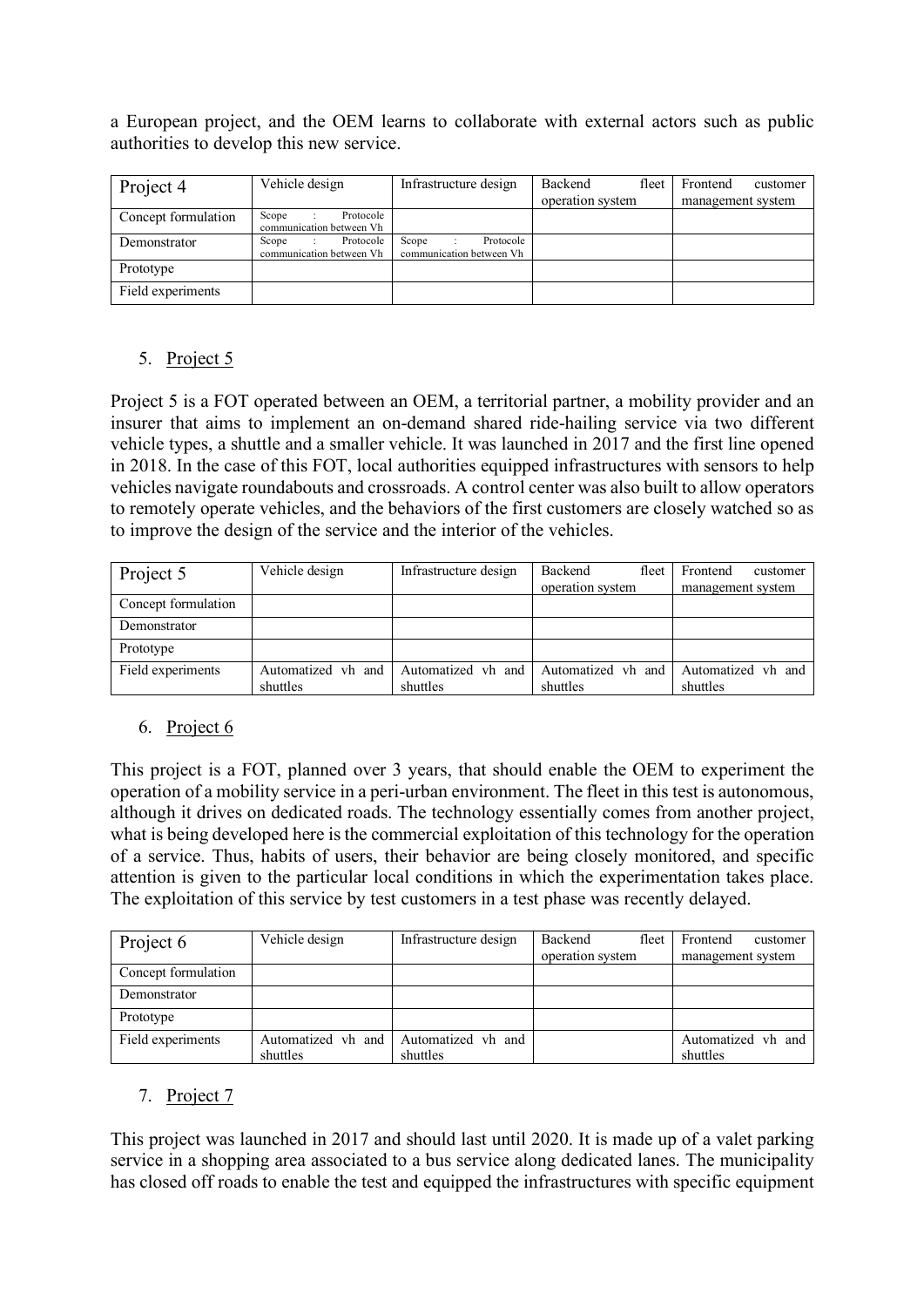such as a connected traffic light. The OEM closely works with a modelling company that maps the surrounding environment.

| Project 7           | Vehicle design                 | Infrastructure design          | Backend<br>fleet<br>operation system | Frontend<br>customer<br>management system |
|---------------------|--------------------------------|--------------------------------|--------------------------------------|-------------------------------------------|
| Concept formulation |                                |                                |                                      |                                           |
| Demonstrator        |                                |                                |                                      |                                           |
| Prototype           |                                |                                |                                      |                                           |
| Field experiments   | Automatized vh and<br>shuttles | Automatized vh and<br>shuttles |                                      | Automatized vh and<br>shuttles            |

### 8. Project 8

This project was started in 2013 by a startup, and bought in 2017 bought by the OEM. It is a ride-hailing company that operates a fleet of small fully electrical vehicles from the OEM's brand. Although they are cheaper to operate than larger vehicles, their use is restricted to a certain perimeter in urban areas.

| Project 8           | Vehicle design     | Infrastructure design | Backend<br>fleet<br>operation system | Frontend<br>customer<br>management system |
|---------------------|--------------------|-----------------------|--------------------------------------|-------------------------------------------|
| Concept formulation |                    |                       |                                      |                                           |
| Demonstrator        |                    |                       |                                      |                                           |
| Prototype           |                    |                       |                                      |                                           |
| Field experiments   | <b>Existing VE</b> |                       | Commercial<br>exploitation           | On-demand app                             |

### 9. Project 9

This was the first AV prototype to be launched by the OEM, in September 2017. Based on a new electrical vehicle, it underwent testing and also welcome journalists aboard for real-life testing. It was one of the first AV to be designed with early involvement from new suppliers, such as a company specialized in geolocalization, another one in V2X communications and a leader in virtual reality.

| Project 9           | Vehicle design                                   | Infrastructure design | Backend<br>fleet | Frontend<br>customer |
|---------------------|--------------------------------------------------|-----------------------|------------------|----------------------|
|                     |                                                  |                       | operation system | management system    |
| Concept formulation | <b>New</b><br>exterior<br>and<br>interior design |                       |                  |                      |
| Demonstrator        |                                                  |                       |                  |                      |
| Prototype           | Drivable prototype                               |                       |                  |                      |
| Field experiments   | Test on open roads                               |                       |                  |                      |

# 10. Project 10

This was the second AV prototype to be launched by the OEM, in march 2018. Designed to accommodate up to 6 passengers seating in a living-room type environment, it can reach up to 50km/h. Although it was never driven on open roads, it helped gather feedback from potential users and study how this kind of vehicle should be designed.

| Project 10          | Vehicle design | Infrastructure design | Backend<br>fleet | Frontend<br>customer |
|---------------------|----------------|-----------------------|------------------|----------------------|
|                     |                |                       | operation system | management system    |
| Concept formulation | New concept    |                       |                  |                      |
| Demonstrator        | Mock-up        |                       |                  |                      |
| Prototype           |                |                       |                  |                      |
| Field experiments   |                |                       |                  |                      |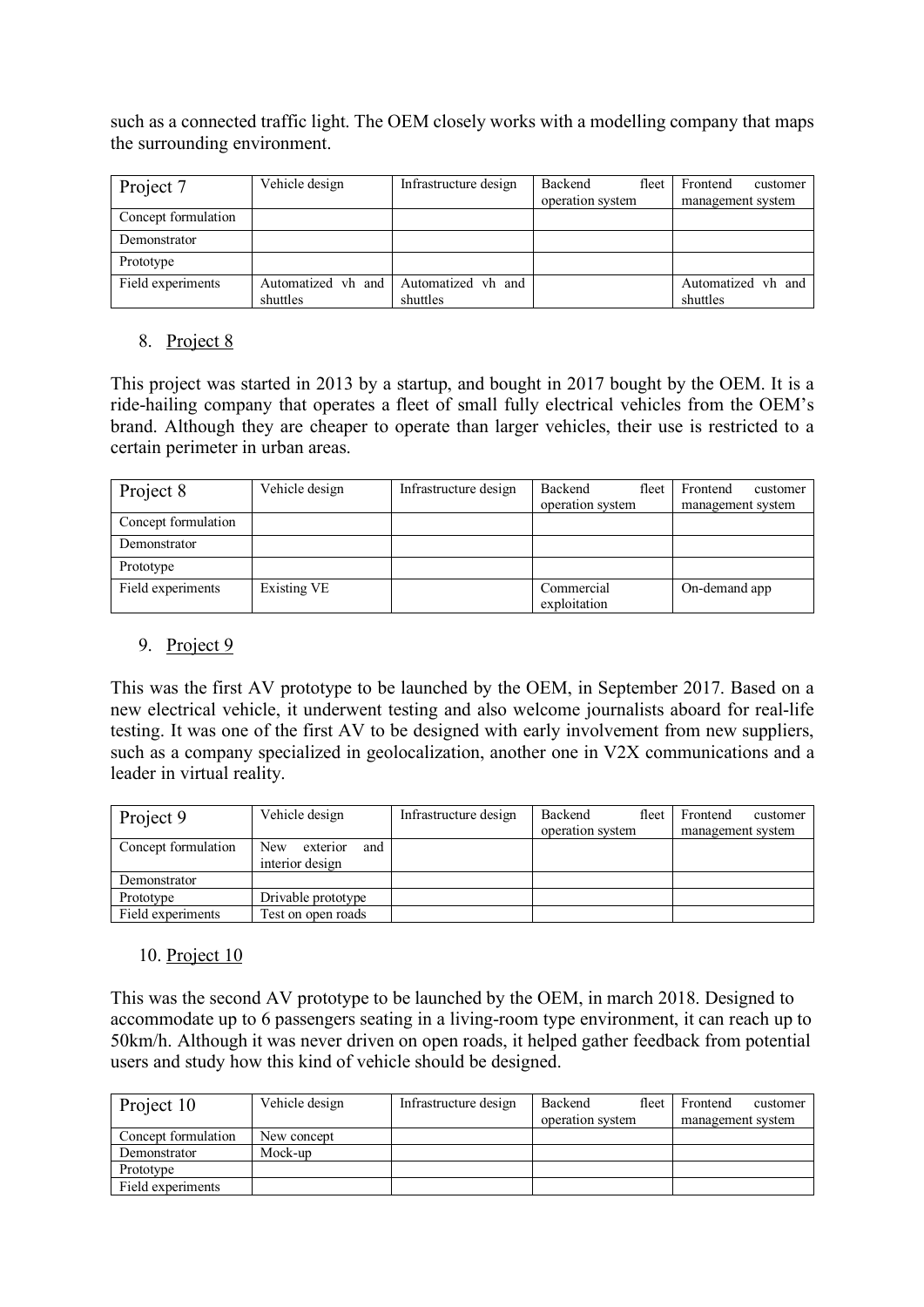#### A concurrent exploration of the different dimensions of the MaaS design space

The analysis of this ten projects portfolio brings the following observations.

Not surprisingly, we see in those R&D projects a majority of autonomous product and technology centric explorations. This domain is the core competence of the OEM; it is a key bottleneck to design a functional autonomous mobility service and the longest learning process.

Although the existence of functional robotaxis is far from existing to support realistic MaaS testing, the firm implements other domains of MaaS design space through various methodologies: scenarios, simulations, mockups, a chauffeur driven ride-hailing service. This implements a form of concurrent exploration approach (Gastaldi Midler, 2005) to create knowledge on the different "bricks" of the MaaS design space.

Infrastructure design and fleet operating management appear as the less developed domain. The delay in fleet operating learning is not surprising because the ongoing learning phase is to develop few functional prototypes. The first one is less obvious and is related more on a cultural and institutional variables. Enabling infrastructure, as vehicle to vehicle solutions need explorative and design cooperation between OEM and competitors or infrastructure professions, which is not a usual practice. Even if such scenario could be technically easier than the stand alone autonomous vehicle one, its learning is, for the OEM tradition, more complex to implement.

Moreover, most projects cover "vertical" ground, indicating that they develop a service that contains multiple layers that need to be coordinated to work together. This can be explained by the fact that variety of existing autonomous technologies is high and that each project develops its own specificities. Interviews highlight the fact that product-service systems, in this case, tend to appear and grow out of products, although some PSS are reinforced by investments and partnerships with service providers. The complexity for this OEM to develop PSS from a service foundation comes from the fact that mobility services require the coordination of many actors (state-level, town-level, insurance, mobility provider…) to effectively operate, while OEMs traditionally are not accustomed to that. This is changing though, including through the development of FOTs which are taking place in various legal and technical environment and thus help a project team gain new knowledge about how to design and roll out a new technology. The firms has difficulty launching "horizontal" projects that link non-technical and technical components. Mobility services are focused on user needs and the ability of users to customize their requirements pushes the industry towards customer-centric services, to which the massproducing automotive industry is not accustomed to. However authors have seen initiatives at the OEM which aim to get better knowledge of users practices to tailor the OEM's offering to their needs. There is currently a great divide between non-technical and technical projects, that even fablabs and open innovation spaces have not yet effectively bridged. Perhaps greater coordination between the two type of project teams would help achieve this, but so far it remains a major challenge.

Last but not least, the exploration portfolio show a heterogeneity in the solutions explored, revealing at this stage a selective exploration approach to master the many "unknownunknown" (Loch, de Meyer, Pich 2011) of the MaaS domain.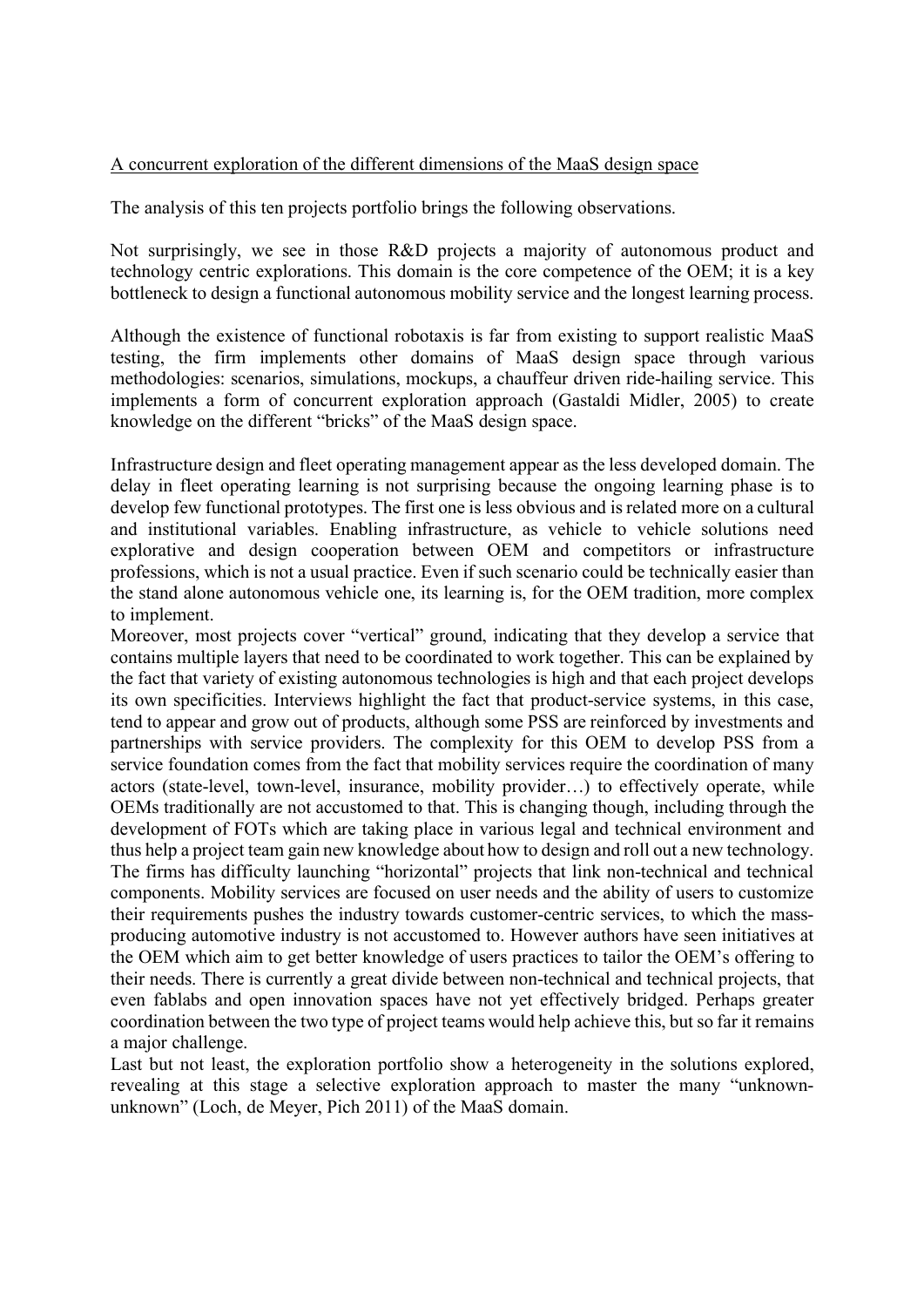#### **5. Conclusive remarks**

In this article, we bridge the innovation management and servitization literatures at the project level to study closely how an OEM shits from product-centered to product and service-centered strategy. we show that servitization is a process during which a company has several domains to look at to develop a coherent offering in terms of vehicle, infrastructure and front and backend. In our case, most projects rely on products (vehicles) that are quite different from what an OEM usually makes since they are planned to be autonomous. Hence, the services associated to these products are also quite innovative and require the company to be able to quickly learn to design new services, but at the same time closely watch how autonomous technology is evolving in terms of software and hardware. Thus, the servitization here takes place in an exploratory fashion for two reasons: current mobility services are new for OEMs since they differ from what was studied before by Vestrepen and Lenfle & Midler, and also because the technology used in these projects is new: autonomous technology is not yet mature and many prototypes are not secure enough to drive on roads. Moreover, these services are closely linked with new business models, which have not yet been tested and for which the rentability hypothesis differ (Nunes, Ashley, and Kristen D. Hernandez. 2019).

On the theoretical level, this article contributes to develop the product related service domain by adopting an innovation management framework to characterize different kind of product related services. This led to a new typology that differentiates product related services strategy, regarding the intrusiveness of the innovative service development within the new product development. With this perspective, we differentiate product added services, product related services and service dedicated products.

This article contributes to propose an analytical framework to the R&D management and project management field to study such project-service kind of innovation. Such a framework reveals how the R&D process of the firm "covers" and articulates the different domain on the product-service design space.

At the practitioner level, this article helps manager identify the project they are working on in relation to other servitization initiatives and thus how they can collaborate with other teams. For example, the fact that most FOTs develop the similar kind of service may help them share and create best practices.

This paper has some limitations. Firstly ,it is a single case study. Second since the OEMs servitization is ongoing and exploratory, it is difficult to assess the evolution of the model. Moreover, due to the speed of the project development and confidentiality of some projects, some projects were not addressed in this article which could have been interesting to include.

This paper opens various perspective. The first one is to go deeper in the studying of such service-product design by analyzing how the firm organize and manage such development within its ecosystem. A bridging with ambidextrous organization field and open innovation field should be useful (Midler et al. 2019). The second perspective is to extend this case to a multi-case analysis and a more quantitative approach. It could also be interesting leading a confirmatory case study research (Perry 1998). Although it is acceptable for theory exploration, the small sample size in this article is an obvious limitation for the generalization of the presented concepts. Thus, the authors will carry out a benchmark of servitization initiatives across several OEMs.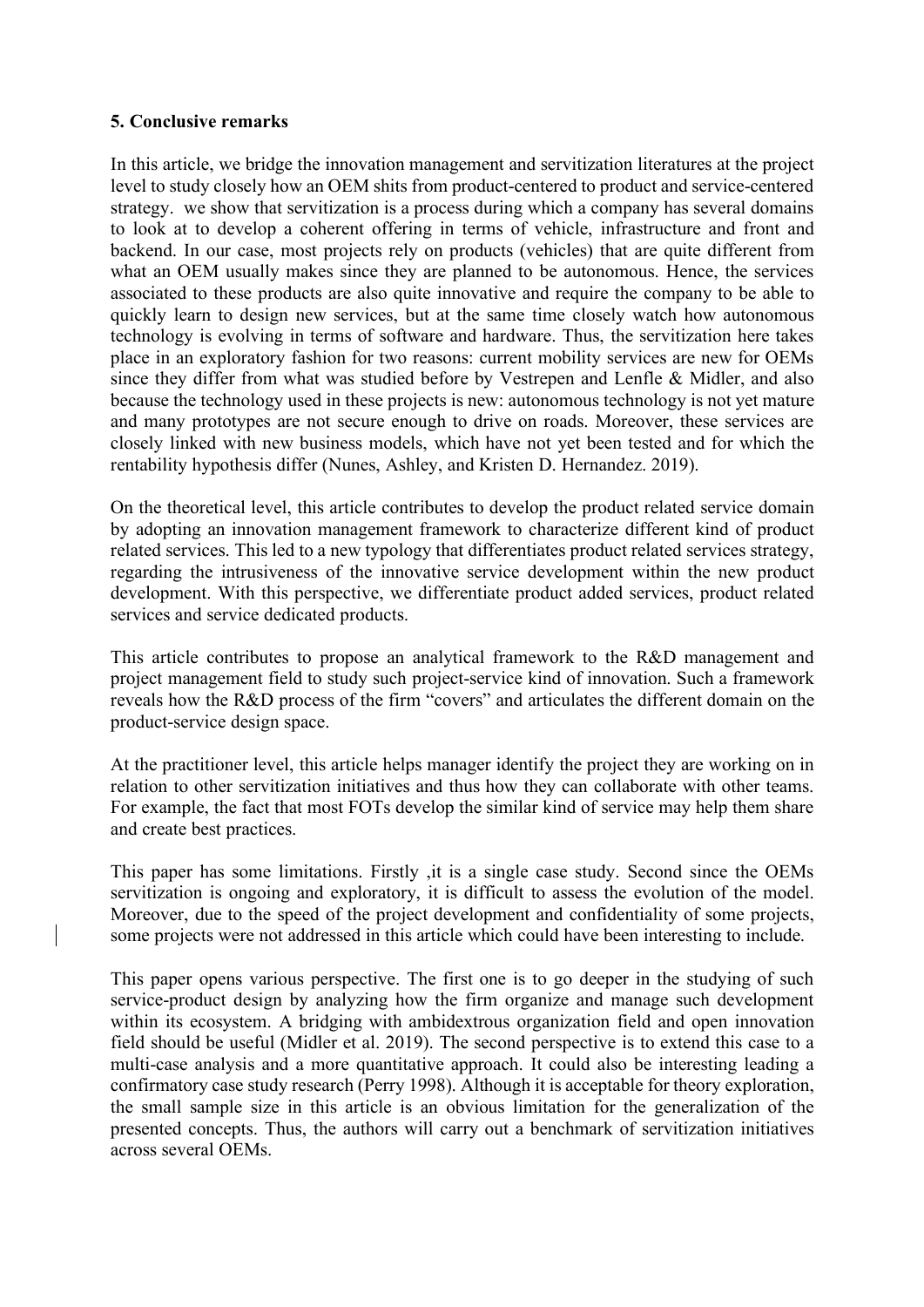### **Bibliography**

Abernathy W.J. et Clark K.B. (1985), « Innovation : Mapping the Winds of Creative Destruction », Research Policy, vol. 14, p. 3-22.

Antonialli, Fabio & Habib Cavazza, Bruna & Gandia, Rodrigo & Sugano, Joel & Zambalde, Andre & Nicolaï, Isabelle & Miranda Neto, Arthur. (2018). Product-Service System for Autonomous Vehicles: a preliminary typology studies.)

Cheng, Y. and Johansen, J. (2016) 'The servitisation of manufacturing function: empirical case studies', Int. J. Manufacturing Technology and Management,

CUSUMANO M.-A. et NOBEOKA K. (1999), Le management multi-projets, Dunod, Paris.

Eiglier Pierre, Langeard Eric. Servuction. Le marketing des services. Stratégie et Management, Paris, Mc Graw-Hill, 1987, 159 p. ISBN 2-7042-1127-2.

Eisenhardt, K. M., & Brown, S. L. (1998). Competing on the edge: Strategy as structured chaos. *Long Range Planning*,*31*(5), 786-789.

Gastaldi, L. Midler C. (2005) Exploration concourante et pilotage de la recherche, *Revue Française de Gestion* vol 31 n°155, mars avril 2005.

Harmsen, Willem & Rabetino, Rodrigo & Kohtamäki, Marko. (2016). Servitization: Synthesis and direction forward.

Hatchuel A. and Weil B., C-K design theory: An advanced formulation, Research in Engineering Design, 19(4):181–192, 2009

Kjellberg, R and Lagerkvist. 2018. Servitization in the car industry. A case study of the concept Care by Volvo. University of Gothenburg.

Kryvinska, N & Kaczor, Sebastian & Strauss, Christine & Greguš, Michal. (2014). Servitization Strategies and Product-Service-Systems.

LENFLE S. & MIDLER C. (2003), « Innovation in automotive telematic services : characteristics of the field and management principles », International Journal of Automotive Technology and Management, vol. 3 n°1/2.

LENFLE S. & MIDLER C. (2009),"Innovation in product-related services : the contribution of design theory" in *Handbook of innovation in services*, Gallouj & Djellal (ed). Edward Elgar Publishing Ltd. Camberley GB, 2009.

Loch, C. H., DeMeyer, A., & Pich, M. (2011). *Managing the unknown: A new approach to managing high uncertainty and risk in projects*. John Wiley & Sons

Midler C. « Expansion des produits, des usages, des marchés et dynamique du système de conception : l'exemple de la voiture communicante », in « *Les nouveaux régimes de conception* » ouvrage collectif du colloque de Cerisy sur la Conception, 2008, B. Weil, A. Hatchuel edts